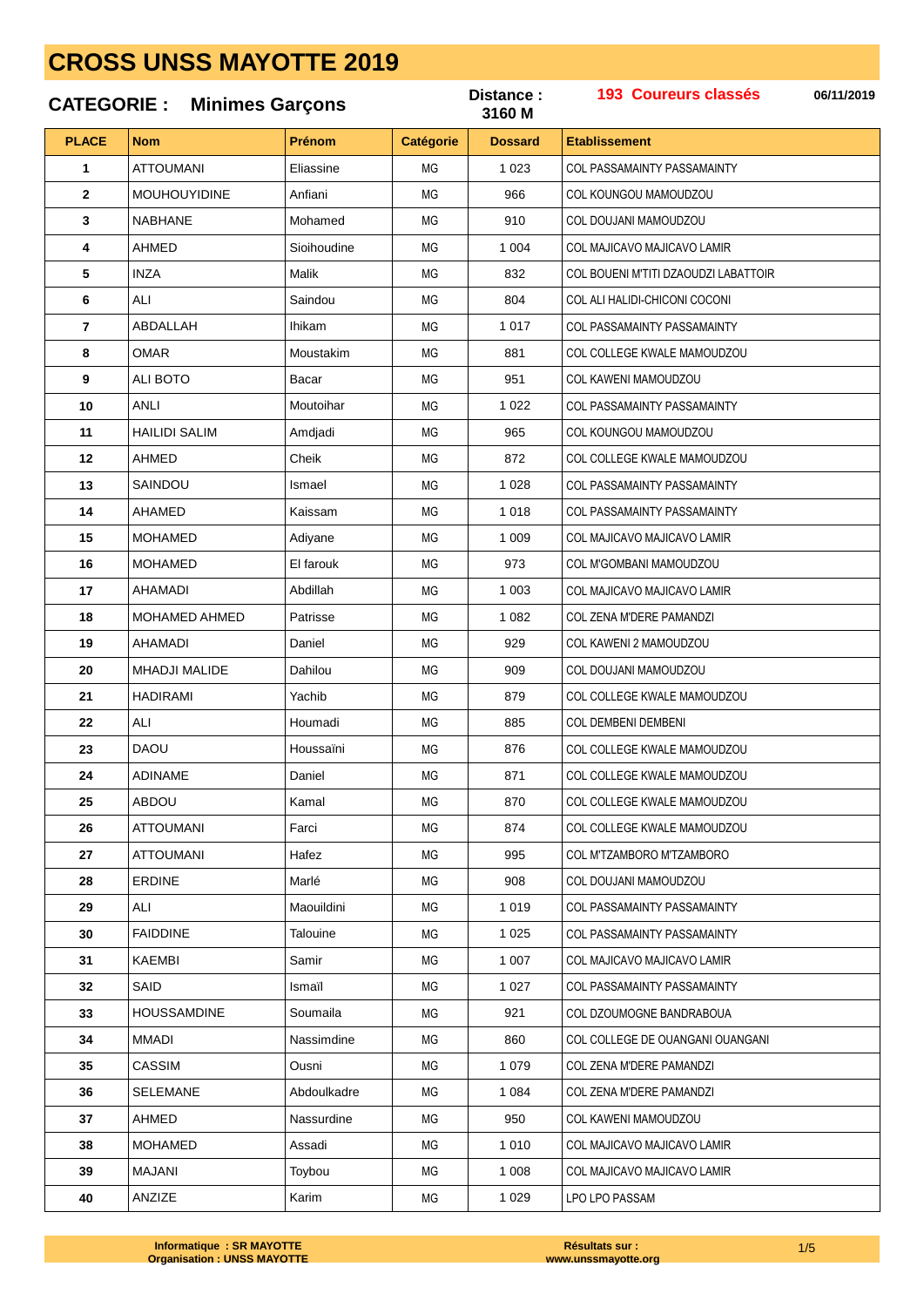|              | <b>CATEGORIE: Minimes Garçons</b> |                |                  | Distance:<br>3160 M | <b>193 Coureurs classés</b>          | 06/11/2019 |
|--------------|-----------------------------------|----------------|------------------|---------------------|--------------------------------------|------------|
| <b>PLACE</b> | <b>Nom</b>                        | Prénom         | <b>Catégorie</b> | <b>Dossard</b>      | <b>Etablissement</b>                 |            |
| 41           | <b>ALI MREHA</b>                  | Ilias          | ΜG               | 931                 | COL KAWENI 2 MAMOUDZOU               |            |
| 42           | YOUNOUSSA                         | Youcham        | ΜG               | 914                 | COL DOUJANI MAMOUDZOU                |            |
| 43           | COMBO                             | Dhoulfikar     | ΜG               | 1 0 0 5             | COL MAJICAVO MAJICAVO LAMIR          |            |
| 44           | <b>SOUFIANE</b>                   | Kayam          | ΜG               | 1 0 1 1             | COL MAJICAVO MAJICAVO LAMIR          |            |
| 45           | <b>ISMAILA AMIR</b>               | Mohamed        | MG               | 1 0 0 6             | COL MAJICAVO MAJICAVO LAMIR          |            |
| 46           | <b>TOUMBOU</b>                    | Nassim         | MG               | 812                 | COL ALI HALIDI-CHICONI COCONI        |            |
| 47           | ATTOUMANI                         | Ardami-ayad    | MG               | 986                 | COL M'TSANGAMOUJI M'TSANGAMOUJI      |            |
| 48           | WALID ABOURABAN                   | El-anrif       | <b>MG</b>        | 1 0 8 6             | <b>COL ZENA M'DERE PAMANDZI</b>      |            |
| 49           | <b>HAROUNA</b>                    | Antoine        | MG               | 972                 | COL M'GOMBANI MAMOUDZOU              |            |
| 50           | SAID ATTOUMANE                    | Fakri          | ΜG               | 911                 | COL DOUJANI MAMOUDZOU                |            |
| 51           | ALI AHMED                         | Hairoudine     | MG               | 873                 | COL COLLEGE KWALE MAMOUDZOU          |            |
| 52           | SAIDI HOUIMADI                    | Aouita         | ΜG               | 999                 | COL M'TZAMBORO M'TZAMBORO            |            |
| 53           | <b>YANICK</b>                     | Raphael        | ΜG               | 837                 | COL BOUENI M'TITI DZAOUDZI LABATTOIR |            |
| 54           | COLO SAFI                         | Naouirou       | <b>MG</b>        | 807                 | COL ALI HALIDI-CHICONI COCONI        |            |
| 55           | <b>BACAR</b>                      | Fayad          | ΜG               | 806                 | COL ALI HALIDI-CHICONI COCONI        |            |
| 56           | ALI                               | Kader          | ΜG               | 1 0 7 6             | <b>COL ZENA M'DERE PAMANDZI</b>      |            |
| 57           | YOUSSOUF                          | Ibrahim        | MG               | 893                 | <b>COL DEMBENI DEMBENI</b>           |            |
| 58           | <b>ATTOUMANE</b>                  | Archimede      | ΜG               | 1 0 7 7             | COL ZENA M'DERE PAMANDZI             |            |
| 59           | <b>MAOULIDA</b>                   | Houssamou      | ΜG               | 810                 | COL ALI HALIDI-CHICONI COCONI        |            |
| 60           | <b>DAROUECHI</b>                  | Raoufoudine    | MG               | 808                 | COL ALI HALIDI-CHICONI COCONI        |            |
| 61           | <b>KADER</b>                      | El-yamine      | ΜG               | 934                 | COL KAWENI 2 MAMOUDZOU               |            |
| 62           | <b>DJALALDINE</b>                 | Karim          | ΜG               | 877                 | COL COLLEGE KWALE MAMOUDZOU          |            |
| 63           | <b>DJOUMA</b>                     | Nazir          | ΜG               | 809                 | COL ALI HALIDI-CHICONI COCONI        |            |
| 64           | <b>ALI HOUMADI</b>                | Anlime         | MG               | 905                 | COL DOUJANI MAMOUDZOU                |            |
| 65           | MOHAMED COMBA                     | Nael           | МG               | 974                 | COL M'GOMBANI MAMOUDZOU              |            |
| 66           | <b>SOUFFIANI</b>                  | Ardeche        | МG               | 913                 | COL DOUJANI MAMOUDZOU                |            |
| 67           | SAINDOU                           | Amedi          | МG               | 912                 | COL DOUJANI MAMOUDZOU                |            |
| 68           | <b>MATTOIR</b>                    | Ben-aimane     | МG               | 811                 | COL ALI HALIDI-CHICONI COCONI        |            |
| 69           | <b>ATTOUMANI</b>                  | Antoine samerd | ΜG               | 805                 | COL ALI HALIDI-CHICONI COCONI        |            |
| 70           | ALI                               | Tabourane      | МG               | 1 0 2 0             | <b>COL PASSAMAINTY PASSAMAINTY</b>   |            |
| 71           | <b>ABDOU</b>                      | Mouhamadi      | МG               | 993                 | COL M'TZAMBORO M'TZAMBORO            |            |
| 72           | NIDHOIMI BEN                      | Ahmed          | МG               | 998                 | COL M'TZAMBORO M'TZAMBORO            |            |
| 73           | ALI HOUMADI                       | Yslahi         | ΜG               | 1 0 2 1             | <b>COL PASSAMAINTY PASSAMAINTY</b>   |            |
| 74           | <b>NOURDINE</b>                   | El hair        | МG               | 957                 | COL KAWENI MAMOUDZOU                 |            |
| 75           | KAMARDINE                         | Faysal-chakur  | ΜG               | 996                 | COL M'TZAMBORO M'TZAMBORO            |            |
| 76           | ALI IBRAHIM                       | Nadjib         | МG               | 952                 | COL KAWENI MAMOUDZOU                 |            |
| 77           | <b>RIFFAYN</b>                    | Djasseme       | МG               | 935                 | COL KAWENI 2 MAMOUDZOU               |            |
| 78           | YOUSSOUF                          | Douchami       | МG               | 838                 | COL BOUENI M'TITI DZAOUDZI LABATTOIR |            |
| 79           | <b>DAROUSSI</b>                   | Ellyamine      | МG               | 820                 | <b>COL BANDRELE CHIRONGUI</b>        |            |
| 80           | <b>DJAMIALI</b>                   | Younoussa      | МG               | 1 0 8 0             | COL ZENA M'DERE PAMANDZI             |            |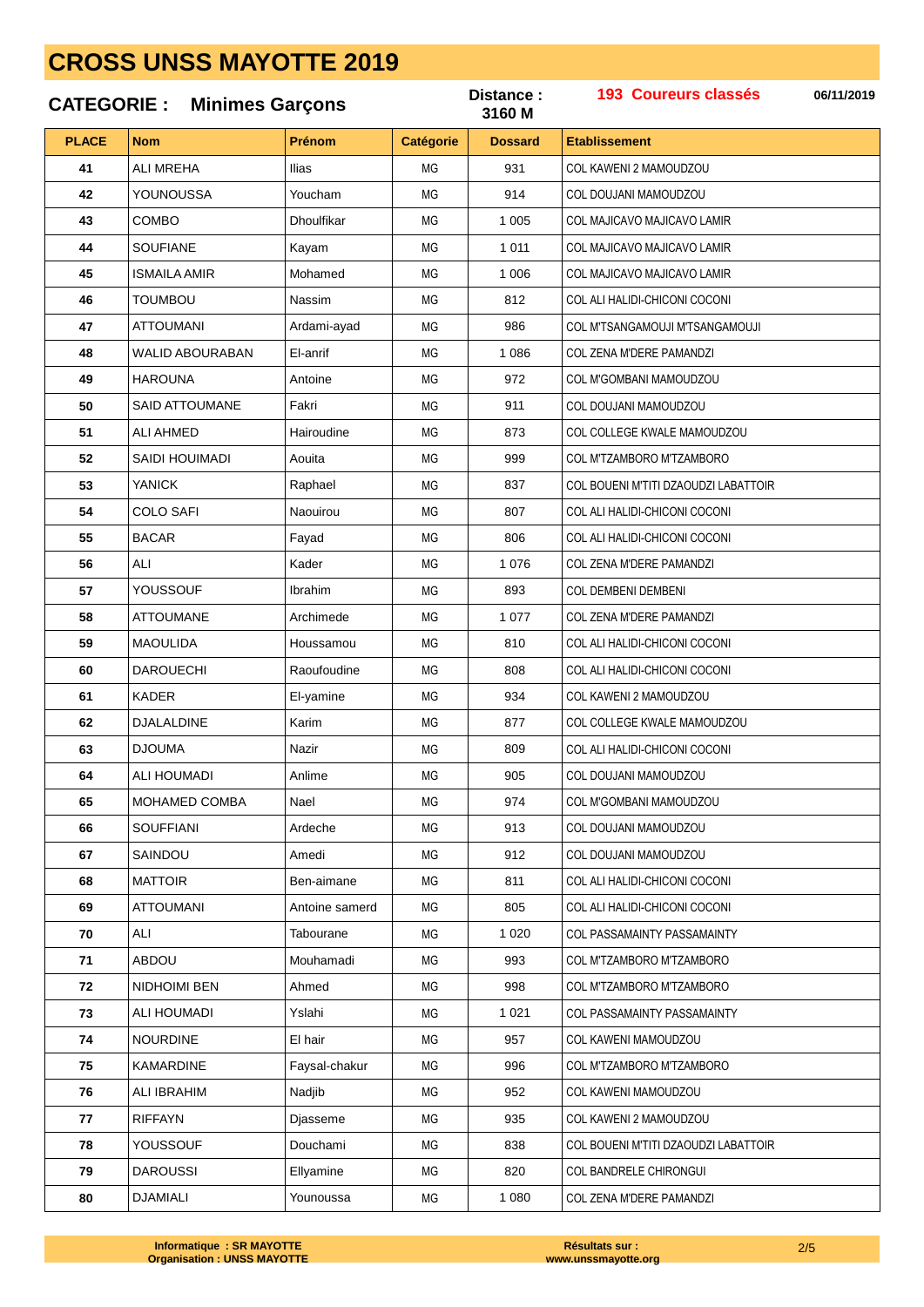### 193 Coureurs classés Distance: 06/11/2019 **CATEGORIE: Minimes Garçons** 3160 M **PLACE** Prénom **Etablissement Nom Catégorie Dossard** SAID MOHAMADI **Poihim**  $1.081$ 81 **MG** COL ZENA M'DERE PAMANDZI **ATTOUMANI** 82 Raphael **MG** 906 COL DOLLIANI MAMOUDZOU 83 **ABDOU** Nourdine **MG** 928 COL KAWENI 2 MAMOUDZOU SOLID JAEN 84 Siradjidine MG 959 COL KAWENI MAMOUDZOU 85 **D.IOUMOI** Omar **MG** 843 COL COLLÈGE DE BOUÉNI KANI KÉLI **ABDALLAH ANTIKI MG** 803 COL ALI HALIDI-CHICONI COCONI 86 Yasset **AHAMADI** Amadi 983 87 MG COL M'TSANGAMOUJI M'TSANGAMOUJI **MOHAMEDI**  $MG<sub>2</sub>$ 88 Adfawou 990 COL M'TSANGAMOUJI M'TSANGAMOUJI 89 **HOUMADI** Mouayad **MG** 1 0 2 6 COL PASSAMAINTY PASSAMAINTY 90 **MIHANE** Assad **MG** 858 COL COLLEGE DE OUANGANI OUANGANI  $Q<sub>1</sub>$ **OUSSENI** Amram **MG** 967 COL KOUNGOU MAMOUDZOU 92 SAINDOU **Fazaldine MG** 923 COL DZOUMOGNE BANDRABOUA MIRADJI MCOLO Ambdou roihim  $MC$ 859 93 COL COLLEGE DE OUANGANI OUANGANI 94 ALL NODJIMBA Kaled  $MG<sub>2</sub>$ 854 COL COLLEGE DE OUANGANI OUANGANI ABDOU Armidine COL DOUJANI MAMOUDZOU 95  $MG$ 904 **MARTIAL** Elian-isham COL COLLÈGE DE BOUÉNI KANI KÉLI 96 **MG** 846 COL COLLÈGE DE BOLIÉNI KANLKÉLI **DAFIANNOL**  $Fr<sub>PI</sub>$  $MC$ 97 841 98 ARASSE Anrifoudine **MG** 840 COL COLLÈGE DE BOUÉNI KANLKÉLI 99 **MOHAMED** Samir **MG** 954 COL KAWENI MAMOUDZOU ARDOL 100 Hadade **MG** 949 COL KAWENI MAMOUDZOU 101 CHAABANI Arkam **MG** 932 COL KAWENI 2 MAMOUDZOU 102 **THONY FRANTZ** MG 936 COL KAWENI 2 MAMOUDZOU Ryan CHAANRAMI 103 Fardi **MG** 907 COL DOUJANI MAMOUDZOU 104 **IBRAHIM** Ali **MG** COL ZENA M'DERE PAMANDZI 1 0 8 5 105 MOHAMMED ALI Nassurdine **MG** 955 COL KAWENI MAMOUDZOU 106 **BALLION MG** 829 COL BOUENI M'TITI DZAOUDZI LABATTOIR Gregoire 107 SAID Moustadirane **MG** 1 0 7 3 **COL TSINGONI TSINGONI** 108 **RAZAFY** Pierre damien 1 083 COL ZENA M'DERE PAMANDZI  $MC$ 109 **DAROUSSI** Darmi  $MG$ 842 COL COLLÈGE DE BOUÉNI KANI KÉLI 110 **ZAIDANI**  $MG<sub>2</sub>$ 894 COL DEMBENI DEMBENI Idrisse  $111$ **ALI OUSSENI** Ahmed  $MG<sub>2</sub>$ 886 **COL DEMBENI DEMBENI** YOUSSOUF Faladi 112 **MG** 892 COL DEMBENI DEMBENI **MOISSUILL** Said  $1.056$  $113$  $MC$ COL TSIMKOURA CHIRONGUL 114 **BOURHANE SAID** Icham  $MC$ 855 COL COLLEGE DE OLIANGANI OLIANGANI 115 **BACAR** Nadim **MG** 1 0 3 4 COL SADA SADA 116 **HOLIMADI** Hamza **MG** 823 COL BANDRELE CHIRONGUI 117 AHMED Moulayad **MG** 1 0 3 2 COL SADA SADA 118 **IBOUROIM MADI A** Yasser **MG** 856 COL COLLEGE DE OUANGANI OUANGANI **OUSENI** 119 Nadjime **MG** 991 COL M'TSANGAMOUJI M'TSANGAMOUJI 120 **DAROUSSI** Edyamine **MG** 819 **COL BANDRELE CHIRONGUI**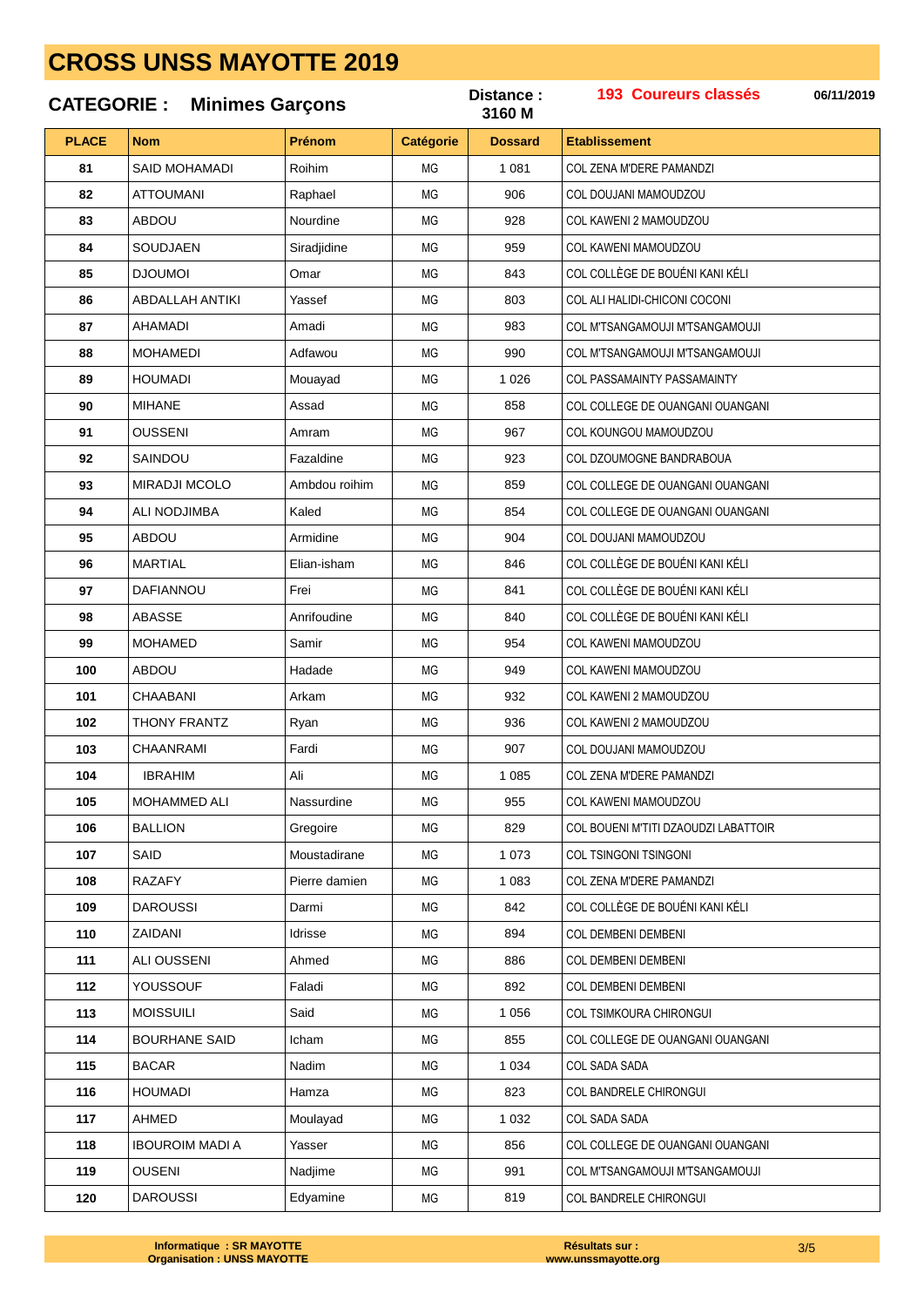### 193 Coureurs classés Distance: 06/11/2019 **CATEGORIE: Minimes Garcons** 3160 M **PLACE** Prénom **Etablissement Nom Catégorie Dossard** DIGO Akeamo  $088$ 121 **MG** COL M'TSANGAMOUJI M'TSANGAMOUJI **MADI** 122 Anis  $MC<sub>1</sub>$ 997 COL M'TZAMBORO M'TZAMBORO 123 **OIRAKA** Abdoulatuf **MG** 896 COL DES YLANGS YLANGS KANI-KELI YOUSSOUF 124 Halilou MG 863 COL COLLEGE DE OUANGANI OUANGANI 125 **MOUSSA** Idaroussi **MG** 956 COL KAWENI MAMOUDZOU 126 ALI Daniel **MG** 852 COL COLLEGE DE OUANGANI OUANGANI **CHAMSIDINE** Ansil 1941 127 MG LYC TANI MALANDI CHIRONGUI **KOUSSOUOI HOUMADI**  $MG<sub>2</sub>$ 128 1 951 SESSAD NORD 129 **CHIYTI** Onmar **MG** 895 COL DES YLANGS YLANGS KANI-KELI 130 SOUFFOU Insa **MG** 960 COL KAWENI MAMOUDZOU 131 **M'LIVA** Halidi **MG** 833 COL BOUENI M'TITI DZAOUDZI LABATTOIR 132 **DJANFAR FI-farouk MG** 878 COL COLLEGE KWALE MAMOUDZOU 133 VELOU  $MC$ Armyl 836 COL BOUENI M'TITI DZAOUDZI LABATTOIR 134 **BACAR** Houzaikil ben  $MG<sub>2</sub>$ 875 COL COLLEGE KWALE MAMOUDZOU Faël 135 SAID  $MG$ 834 COL BOUENI M'TITI DZAOUDZI LABATTOIR **ATTOUMANI** 136 Nasser **MG** 1 0 2 4 COL PASSAMAINTY PASSAMAINTY 137 ARDOLL CHANEL  $MC$ Moussa 827 COL BOUENLM'TITI DZAOUDZU ARATTOIR 138 **ATTOUMANI** Moustadrani **MG** 918 COL DZOUMOGNE BANDRABOUA 139 **RENAULT** Louca **MG** 1 0 5 8 COL TSIMKOURA CHIRONGUI **MADI OUSSENI** 140 Mouhamadi **MG** 845 COL COLLÈGE DE BOUÉNI KANI KÉLI 141 **OUMAR** Zayair **MG** 862 COL COLLEGE DE OUANGANI OUANGANI 142 **IBRAHIM** Hassane MG 922 COL DZOUMOGNE BANDRABOUA 143 AMANE Diaid MG 1 1 9 4 LPO SADA SADA 144 **ABDILLAH** Inzoudoullah **MG** COL M'TSANGAMOUJI M'TSANGAMOUJI 981 145 CHABANI Chaheri **MG** 1 0 3 5 COL SADA SADA 146 **RIFFAY** Hidache **MG** 848 COL COLLÈGE DE BOUÉNI KANI KÉLI  $147$ **MOEGNIHAZI** Arkane **MG** 861 COL COLLEGE DE OUANGANI OUANGANI 148  $M'SA$ Zourdine 1 0 7 1 COL TSINGONI TSINGONI  $MC$ 149 **AVICE**  $MG$ 828 COL BOUENI M'TITI DZAOUDZI LABATTOIR Akim 150 AMANF  $MG<sub>2</sub>$ 1 1 9 3 **I PO SADA SADA** Diamchid 151 ABDOU  $MG<sub>2</sub>$ 982 COL M'TSANGAMOLLII M'TSANGAMOLLII Moudiahid 152 DJAONJARA SANTO Hamzah **MG** 933 COL KAWENI 2 MAMOUDZOU 153 **MOHAMED Nael**  $MC$  $953$ COL KAWENI MAMOUDZOU 154 ARDOU AHMED Dahilouna  $MC$ 917 COL DZOUMOGNE BANDRABOUA 155 SOIL IHI Ben anynoul oi  $MG<sub>2</sub>$ 924 COL DZOUMOGNE BANDRABOUA 156 AI I Akram **MG** 984 COL M'TSANGAMOUJI M'TSANGAMOUJI 157 DODA Nouradine **MG** 989 COL M'TSANGAMOUJI M'TSANGAMOUJI 158 **MANSOUR** Mansoir **MG** 1 0 5 4 **COL TSIMKOURA CHIRONGUI** 159 **AHAMADI** Issoula **MG** 884 COL DEMBENI DEMBENI 160 **MOHAMED** Soudaisse **MG** 1 0 5 5 **COL TSIMKOURA CHIRONGUI**